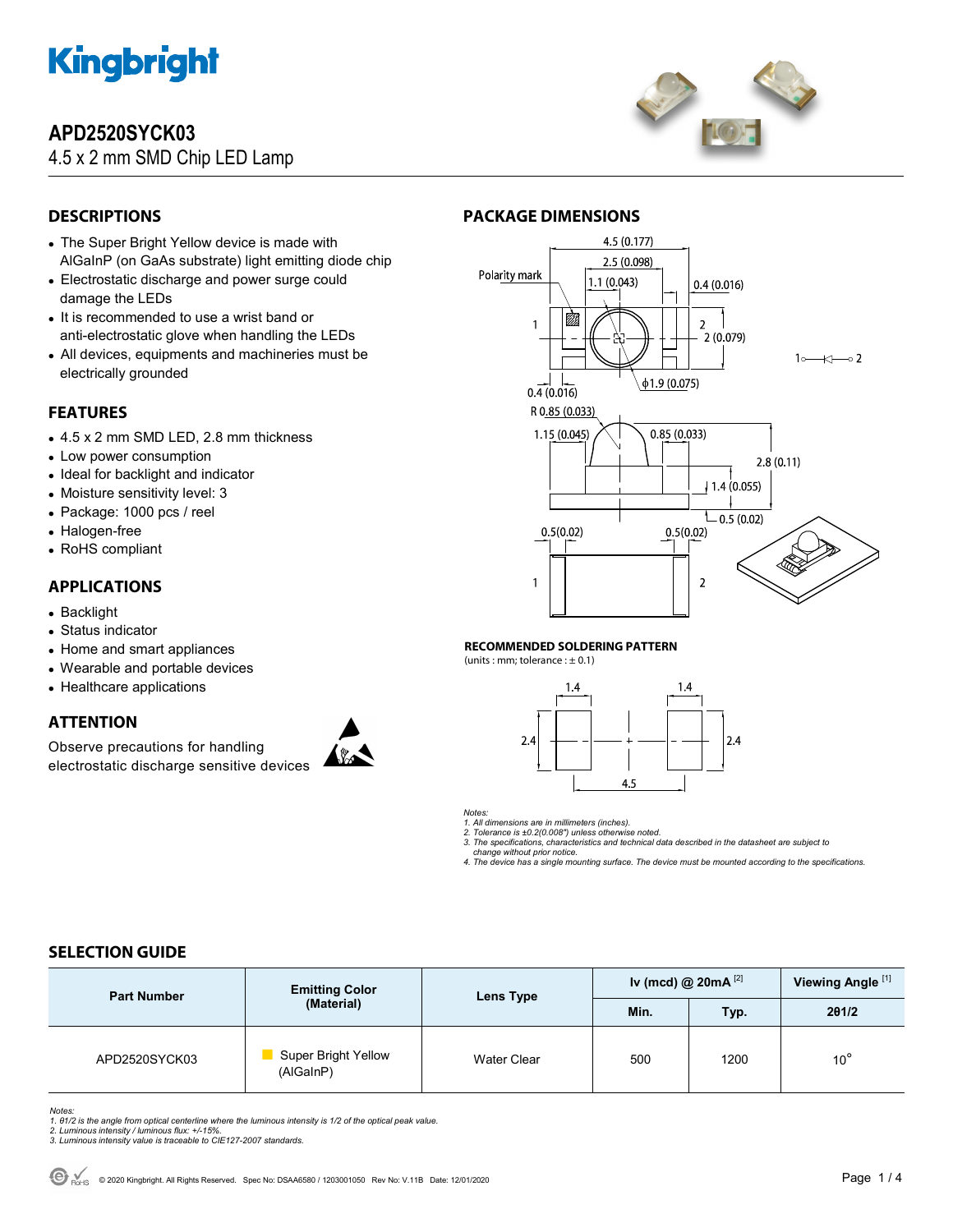# **Kingbright**

## **ELECTRICAL / OPTICAL CHARACTERISTICS at TA=25°C**

| <b>Parameter</b>                                    | Symbol                       |                            | Value        |                          | <b>Unit</b> |
|-----------------------------------------------------|------------------------------|----------------------------|--------------|--------------------------|-------------|
|                                                     |                              | <b>Emitting Color</b>      | Typ.<br>Max. |                          |             |
| Wavelength at Peak Emission $I_F$ = 20mA            | $\Lambda_{\rm peak}$         | Super Bright Yellow        | 590          | $\overline{\phantom{a}}$ | nm          |
| Dominant Wavelength $I_F = 20mA$                    | $\lambda_{\mathsf{dom}}$ [1] | Super Bright Yellow        | 590          | ٠                        | nm          |
| Spectral Bandwidth at 50% Φ REL MAX<br>$I_F = 20mA$ | Δλ                           | <b>Super Bright Yellow</b> | 20           | $\overline{\phantom{a}}$ | nm          |
| Capacitance                                         | С                            | <b>Super Bright Yellow</b> | 20           | $\overline{\phantom{a}}$ | pF          |
| Forward Voltage $I_F$ = 20mA                        | $V_F$ <sup>[2]</sup>         | <b>Super Bright Yellow</b> | 2.0          | 2.5                      | v           |
| Reverse Current ( $V_R$ = 5V)                       | $I_{R}$                      | <b>Super Bright Yellow</b> |              | 10                       | μA          |

*Notes:* 

1. The dominant wavelength (λd) above is the setup value of the sorting machine. (Tolerance λd : ±1nm. )<br>2. Forward voltage: ±0.1V.<br>3. Wavelength value is traceable to CIE127-2007 standards.<br>4. Excess driving current and

|  |  | ABSOLUTE MAXIMUM RATINGS at $T_A = 25^{\circ}C$ |  |
|--|--|-------------------------------------------------|--|
|--|--|-------------------------------------------------|--|

| Parameter                               | Symbol                  | Value          | Unit        |
|-----------------------------------------|-------------------------|----------------|-------------|
| Power Dissipation                       | $P_D$                   | 75             | mW          |
| Reverse Voltage                         | $V_R$                   | 5              | V           |
| Junction Temperature                    | $T_j$                   | 115            | $^{\circ}C$ |
| <b>Operating Temperature</b>            | $T_{op}$                | $-40$ to $+85$ | °С          |
| Storage Temperature                     | $T_{\text{stg}}$        | $-40$ to $+85$ | °С          |
| <b>DC Forward Current</b>               | ΙF                      | 30             | mA          |
| Peak Forward Current                    | $I_{FM}$ <sup>[1]</sup> | 175            | mA          |
| Electrostatic Discharge Threshold (HBM) |                         | 3000           | $\vee$      |

Notes:<br>1. 1/10 Duty Cycle, 0.1ms Pulse Width.<br>2. Relative humidity levels maintained between 40% and 60% in production area are recommended to avoid the build-up of static electricity – Ref JEDEC/JESD625-A and JEDEC/J-STD-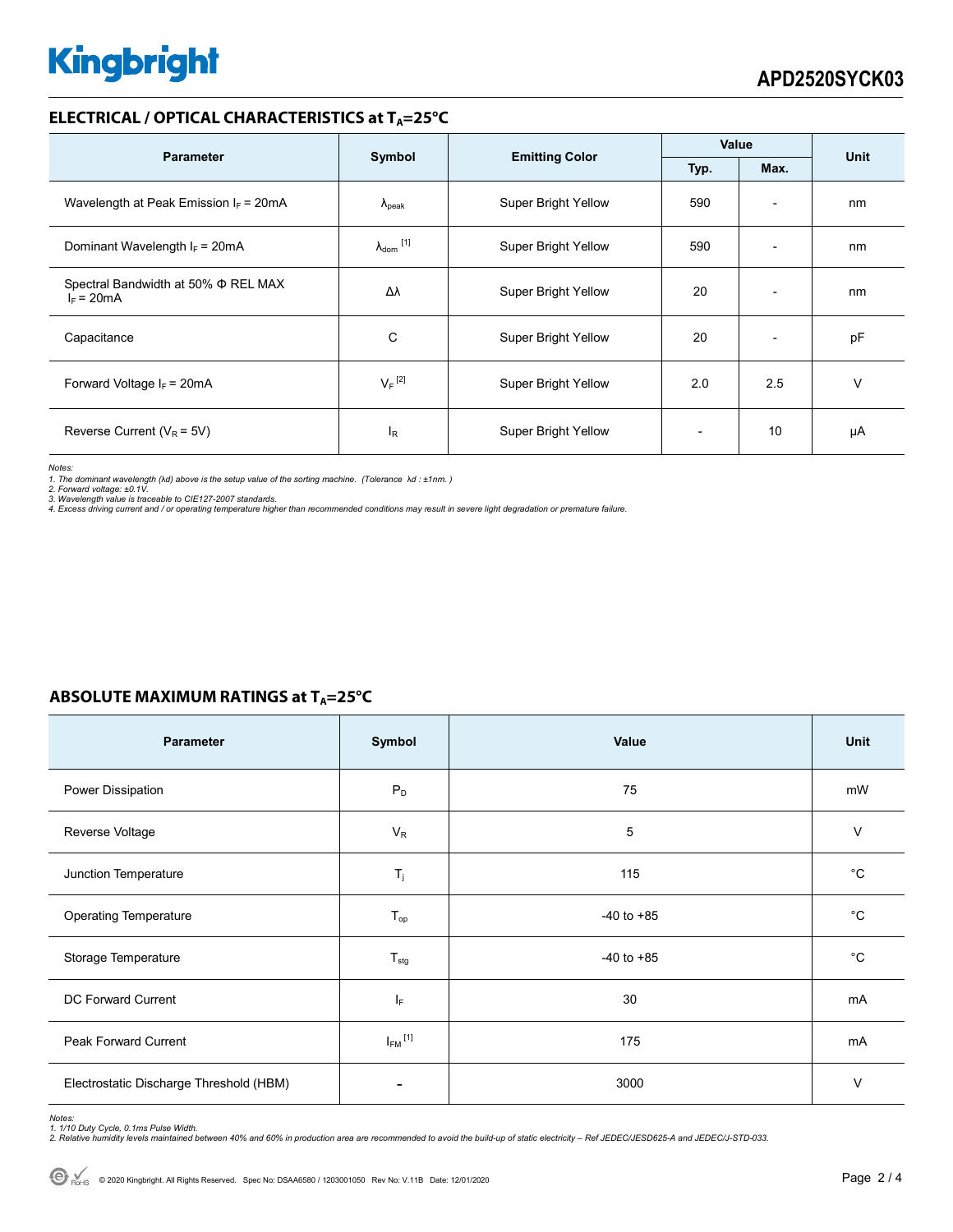# **Kingbright**

## **TECHNICAL DATA**



#### **SPATIAL DISTRIBUTION**



## **SUPER BRIGHT YELLOW**



#### **Forward Current Derating Curve Luminous Intensity vs.**  50 Permissible forward current (mA) Luminous intensity normalised at  $T_a = 25 °C$ Permissible forward current (mA) Luminous intensity normalised at 40 30 20 10 0 -40 -20 0 20 40 60 80 100 Ambient temperature (°C)

## **Ambient Temperature**



#### **REFLOW SOLDERING PROFILE for LEAD-FREE SMD PROCESS**



- *Notes: 1. Don't cause stress to the LEDs while it is exposed to high temperature. 2. The maximum number of reflow soldering passes is 2 times.*
- 
- *3. Reflow soldering is recommended. Other soldering methods are not recommended as they might cause damage to the product.*

#### **TAPE SPECIFICATIONS** (units : mm)



**REEL DIMENSION** (units : mm)